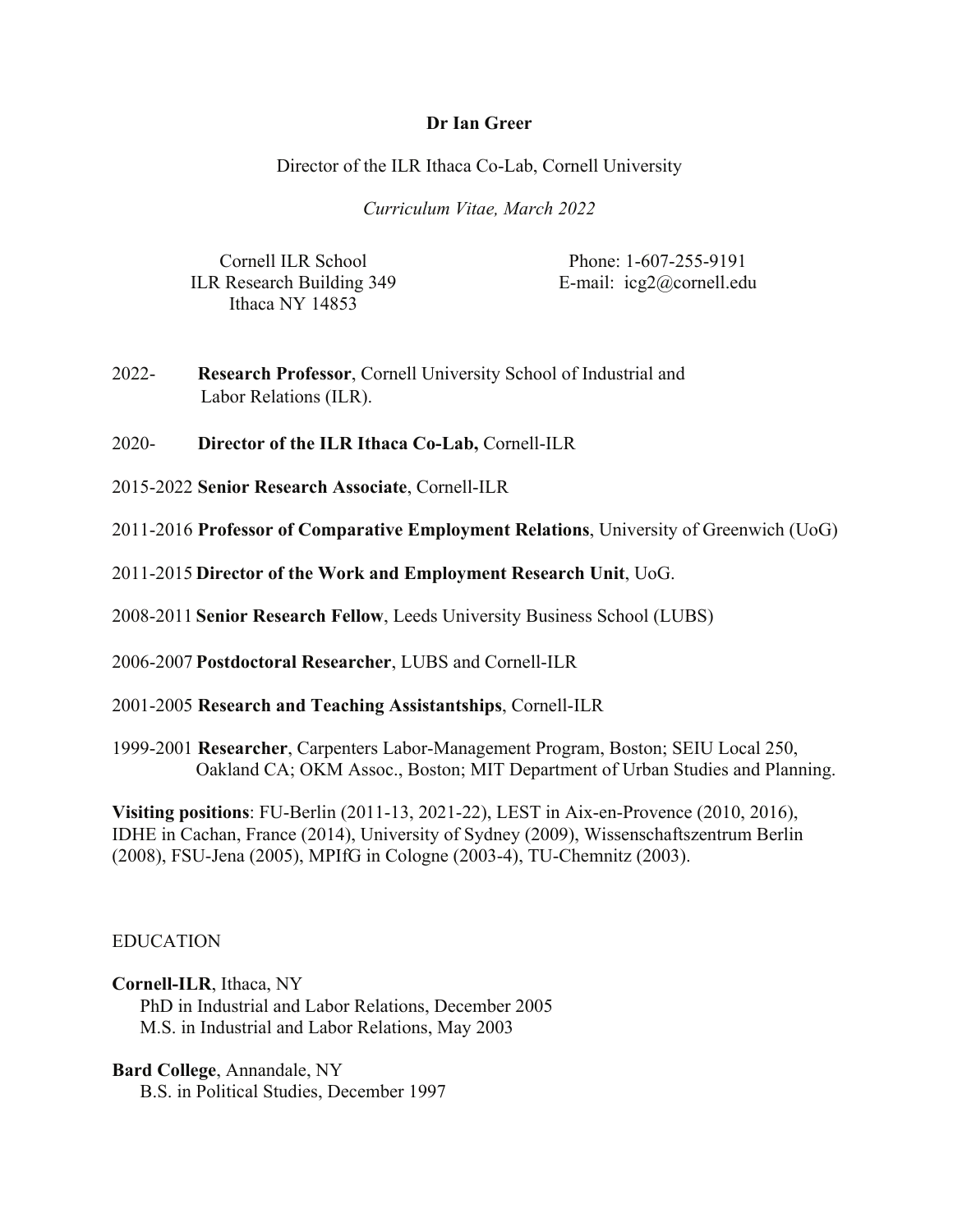### BOOKS

democracy and disciplines the working class. London: Bloomsbury Academic. Ian Greer and Charles Umney. Forthcoming. Marketization: How capitalist exchange subverts

Ian Greer, Karen Breidahl, Flemming Larsen, and Matthias Knuth. 2017. The marketization of employment services and dilemmas of Europe's work-first welfare states. Oxford: Oxford UP.

### PEER-REVIEWED JOURNAL ARTICLES

 Nick Krachler, Ian Greer, and Charles Umney. Forthcoming. Can public sector healthcare afford Administration Review. marketization? Market principles, mechanisms, and pushback in five health systems. Public

Mathieu Dupuis and Ian Greer. Forthcoming. Recentralizing industrial relations? Local unions and the politics of insourcing in three North American automakers. ILR Review.

Genevieve Coderre-Lapalme, Ian Greer, and Lisa Schulte. Forthcoming. Welfare, work, and the conditions of social solidarity: British campaigns to defend healthcare and social security. Work Employment and Society.

Wenceslas Lize, Ian Greer, and Charles Umney. Forthcoming. "Artistic work intermediaries and industrial relations institutions: the case of musicians." Economic and Industrial Democracy.

Dario Azzellini, Ian Greer, and Charles Umney. 2022. Limits of the platform economy: digitalization and marketization in live music. New Technology Work and Employment. 37:1- 23.

Barbara Samaluk and Ian Greer. 2021. Organized by transitions: The self-organization of nextgeneration welfare professionals in Slovenia. Work in the Global Economy. 1:1-2, 95-117.

Ian Greer, Barbara Samaluk, and Charles Umney. 2019. "Toward a precarious projectariat? Project dynamics in Slovenian and French social services." Organization Studies. 40:2, 1873- 1895.

Ian Greer, Lisa Schulte, and Graham Symon. 2018. "Creaming and Parking in Marketised Employment Services: An Anglo-German Comparison." Human Relations. 71:11, November. Pp. 1427-1453.

Charles Umney, Ian Greer, Özlem Onaran, and Graham Symon. 2018. "The state and class discipline: European labour market policy after the financial crisis." Capital and Class. 42:2, Pp. 333-351.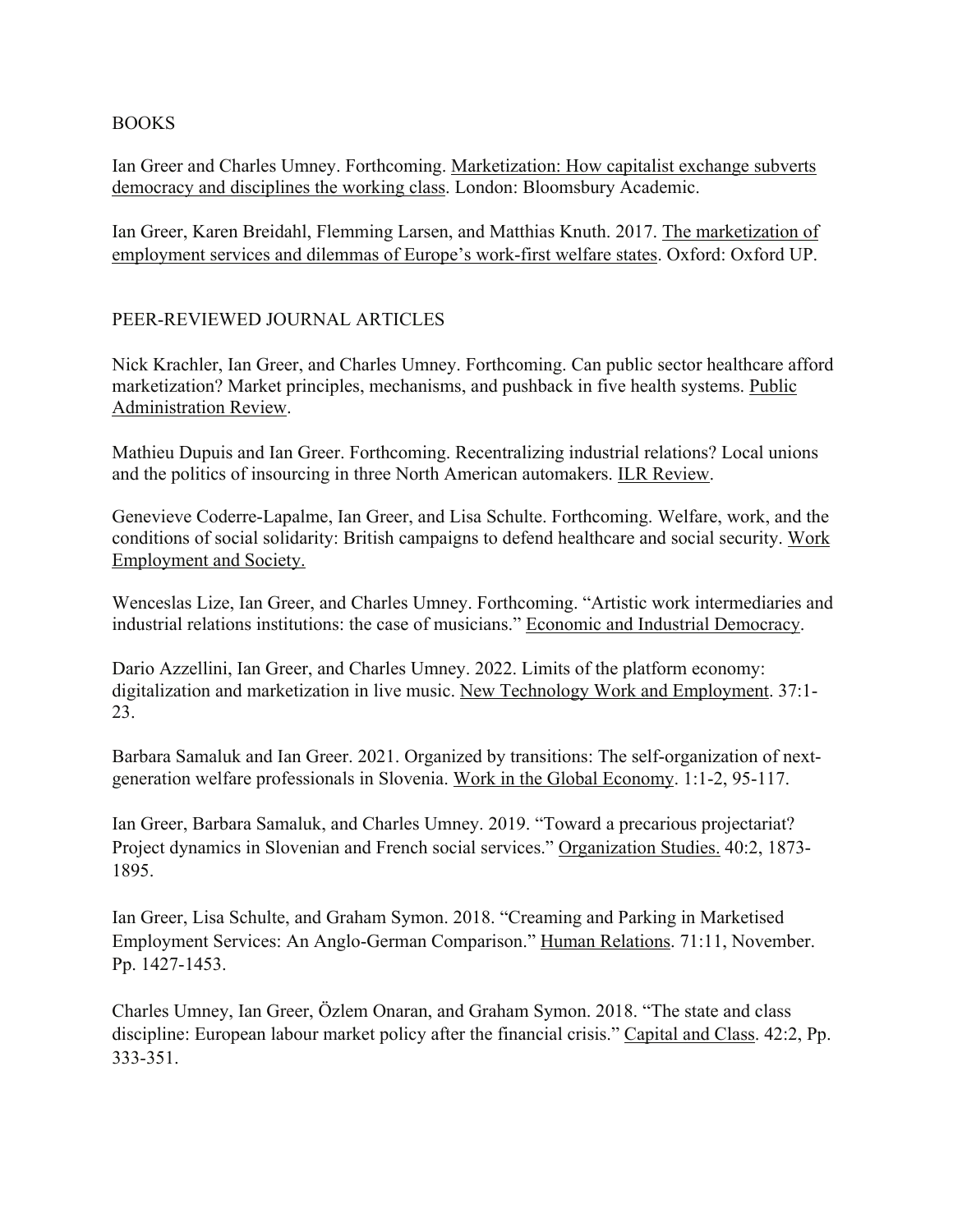Ian Greer and Virginia Doellgast. 2017. "Marketization, inequality, and institutional change. Toward a new framework for comparative employment relations." Journal of Industrial Relations. 59:2, April. Pp. 192-208.

 "노동연계복지제도의 대안으로서 사회통합제도: 파리 근교 지역의 적극적 Lisa Schulte, Ian Greer, Charles Umney, Katia Iankova and Graham Symon. 2017. "Insertion as an alternative to workfare: Active labour market schemes in the Parisian suburbs." Journal of European Social Policy. 28:4, 326-341 (Published by the Korea Labor Institute as

노동시장정책." International Labor Brief, 16:12.

Ian Greer. 2016. "Welfare reform, precarity and the re-commodification of labour." Work, Employment, and Society. 30:1, February. Pp. 162-173.

Ian Greer and Marco Hauptmeier. 2016. "Management whipsawing: The staging of labor competition under globalization." Industrial & Labor Relations Review. 69:1, January. Pp. 29- 52.

 Medicine. 124, January. Pp. 215-233. Nick Krachler and Ian Greer. 2015. "When does marketisation lead to privatisation? Profitmaking in English health services after the 2012 Health and Social Care Act." Social Science and

Ian Greer, Nils Böhlke, and Thorsten Schulten. 2013. "How does market making affect industrial relations? Evidence from eight German hospitals." British Journal of Industrial Relations. 51:2. June. Pp. 215-239.

 Ian Greer, Zinovijus Ciupijus, and Nathan Lillie. 2013. "The European Migrant Workers Union and the Limits to Transnational Industrial Citizenship." European Journal of Industrial Relations. 19:1. March. Pp. 5-20.

Ian Greer and Marco Hauptmeier. 2012. "Identity Work: Sustaining Transnational Collective Action at General Motors Europe." Industrial Relations. 51:2. April. Pp. 275-297.

automotive sector as a test case." New Technology, Work and Employment. 23:3. November. Ian Greer. 2008. "Organized industrial relations in the information economy: The German Pp. 181-196.

Ian Greer. 2008. "Social movement unionism in Germany: the case of Hamburg's hospitals." Industrial Relations. 47:4. October. Pp. 602-624.

Ian Greer. 2008. "Von sozialen Bewegungen Lernen: ein Impuls für deutsche Gewerkschaften." WSI Mitteilungen. April. Pp. 205-211.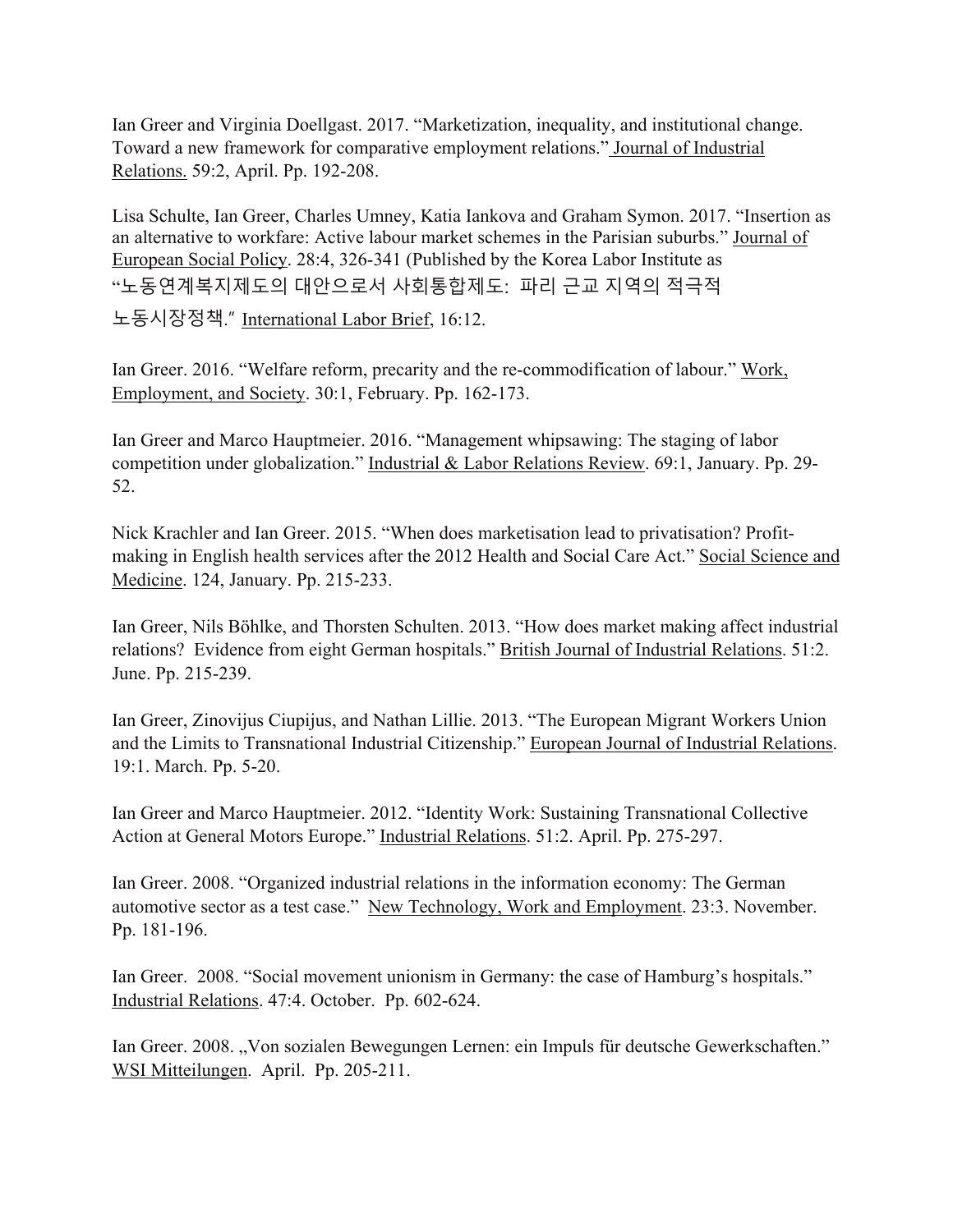Ian Greer and Marco Hauptmeier. 2008. "Political entrepreneurs and co-managers: Labour transnationalism at four multinational auto companies." British Journal of Industrial Relations. 46:1. March. Pp. 76-97.

Nathan Lillie and Ian Greer. 2007. "Industrial relations, migration and neo-liberal politics: The case of the European construction sector." Politics and Society. 35:4. December. Pp. 551-581.

Virginia Doellgast and Ian Greer. 2007. "Vertical disintegration and the disorganization of German industrial relations." British Journal of Industrial Relations. 45:1. March. Pp. 55-76.

Mark Anner, Ian Greer, Marco Hauptmeier, Nathan Lillie and Nik Winchester. 2006. "The industrial determinants of transnational solidarity: Global inter-union politics in three sectors." European Journal of Industrial Relations. 12:1. March. Pp. 7-27. (Appeared in Portuguese in 2014 in Estudos Avançados. 28:81. Pp. 229-250.)

Ian Greer. 2006. "Business union vs. business union? Understanding the split in the U.S. labor movement." Capital and Class. 90. Pp. 1-6.

Ian Greer and Lou Jean Fleron. 2005. "Social partnership in the U.S.A.? The development coalition in Buffalo, New York." International Journal of Action Research. 1:2. Pp. 319-342.

Michael Fichter and Ian Greer. 2003. "Sozialpartnerschaft als Gewerkschaftsstrategie. Beispiele aus fünf Ländern." WSI Mitteilungen. September. Pp. 541-548.

## BOOK CHAPTERS AND REPORTS

Ian Greer and Maru Rodriguez. 2021. Falling off the benefits cliff? Minimum wage increases, means-tested benefits, and household incomes in Upstate New York. Report to the Partnership for the Public Good, June.

Ian Greer, Russell Weaver, Mich*è*le Belot, Mitch Rosin, Linda Wang, Eric Lewis, Alec Jautz, Yana Kalmyka, and Natalie Branosky. 2021. *The New Possible: Innovative Workforce Development and Skills Maps for Tompkins County*. Report to the Workforce Development Board, April.

 Oxford: Oxford UP. (Republished by the Korea Labor Institute as "고양이 몰이를 위한 더 나은 전략 : 런던, 파리, 류블랴나 프리랜서 음악가들의 연대 유형" *International Labor Brief* Ian Greer, Charles Umney, and Barbara Samaluk. 2018. "Better strategies for herding cats? Forms of solidarity among freelance musicians in London, Paris, and Ljubljana." In Virginia Doellgast, Nathan Lillie, and Valeria Pulignano (eds.) Reconstructing solidarity. 166-187. 16:6.)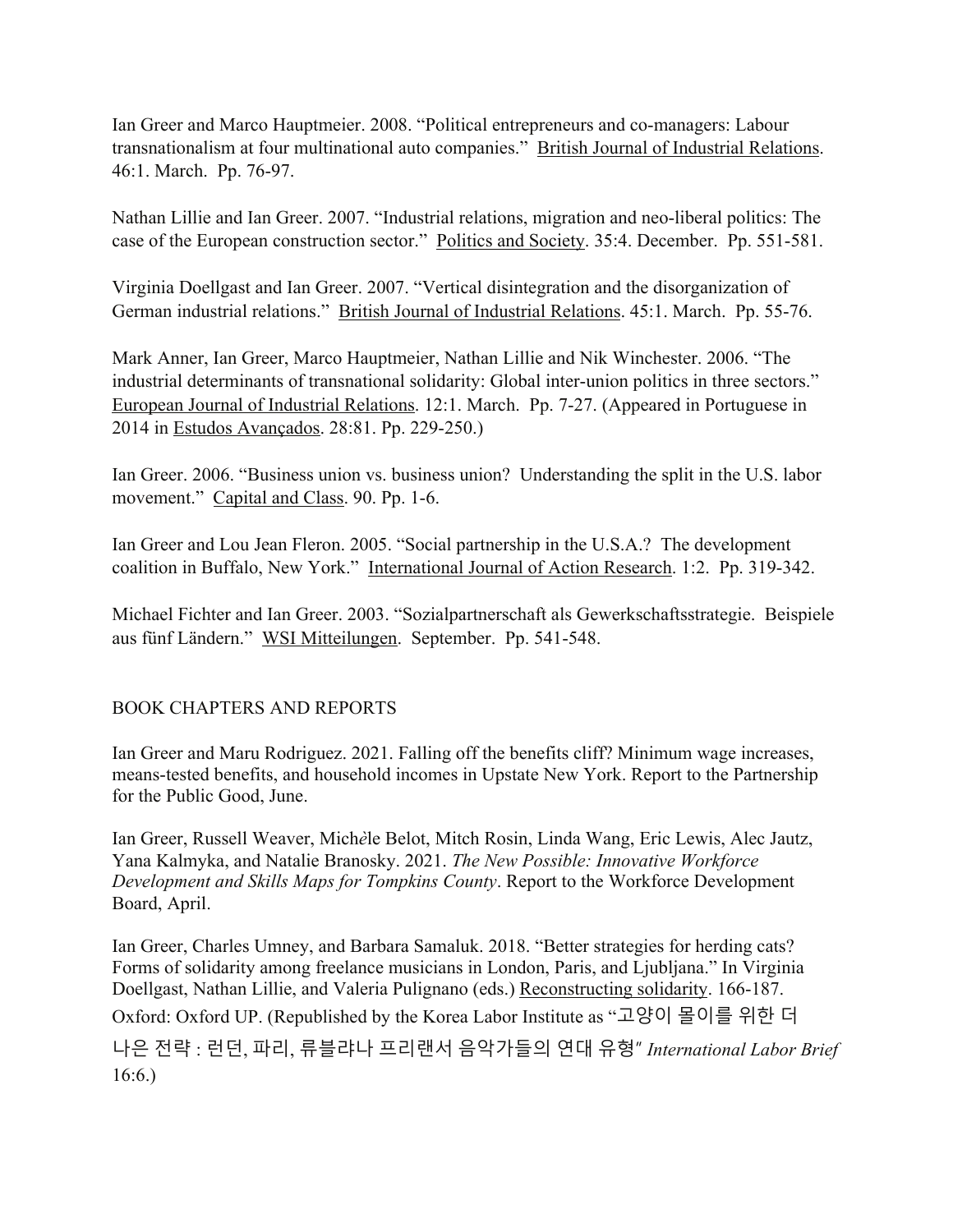Ian Greer and Genevieve Coderre-Lapalme. 2017. "Dependence on a hostile state. British trade unions after Brexit." In Steffen Lehndorff, Heiner Dribbusch, and Thorsten Schulten (eds.) Rough Waters. European trade unions in a time of crisis. Brussels: ETUI. Pp. 245-270.

Ian Greer and Marco Hauptmeier. 2015. "Marketization and social dumping. Management whipsawing in Europe's auto industry." In Magdalena Bernaciak (ed) Market expansion and social dumping in Europe. London: Routledge.

Jane Lethbridge, Ian Greer, Lefteris Kretsos, Charles Umney, and Geoff White. 2014. Comparative Analytical Report on Industrial Relations in Central Public Administration (CPA): Recent trends and features. Dublin: European Foundation for the Improvement of Living and Working Conditions

Ian Greer. 2012. "Grossbritannien: Noch immer Heimat des Neoliberalismus?" in Manfred Krenn, Karin Scherschel, and Peter Streckeisen (eds.) Neue Prekarität: Die Folgen aktivierender Arbeitsmarktpolitik. Europäische Länder in Vergleich. (Frankfurt am Main: Campus Verlag). Pp. 111-138.

Ian Greer, Ian Greenwood, and Mark Stuart. 2012. "Marktorientierung und Anstellungsverhältnisse in der Aktivierungsindustrie: Fallstudie zu Großbritannien und Deutschland", in Manfred Krenn, Karin Scherschel, and Peter Streckeisen (eds.) Neue Prekarität: Die Folgen aktivierender Arbeitsmarktpolitik. Europäische Länder in Vergleich. (Frankfurt am Main: Campus Verlag). Pp. 291-310.

Ian Greer, Sue Corby, and David Hall. 2011. 'Offshoring Public Service Work: Assessing the Arguments'. Position Paper of the Public and Commercial Services Union (PCS).

Nils Boehlke, Ian Greer, and Thorsten Schulten. 2011. "World champions in hospital privatization: the effects of neoliberal reform on German workers and patients", in John Lister (ed.) Europe's health for sale. The heavy cost of privatization*.* (Faringdon: Libri). Pp. 9-28.

Ian Greer, Ian Greenwood, and Mark Stuart. 2011. "Beyond national 'varieties': Public-service contracting in comparative perspective." In Ian Cunningham and Philip James (eds) Voluntary organizations and public service delivery*.* (London: Routledge). Pp. 153-167.

Ian Greer. 2009. "Automobile workers' strikes." In Aaron Brenner, Ben Day, and Immanuel Ness (eds). The encyclopedia of strikes in American history. (Armonk, NY: ME Sharpe). Pp. 389-397.

Lowell Turner and Ian Greer. 2007. Union Coalition Building in a Global Economy. Final Project Report to the Hans-Boeckler-Stiftung. December.

Ian Greer. 2007. "Special interests and public goods: Organized labor's coalition politics in Hamburg and Seattle." In Lowell Turner and Daniel Cornfield (eds). Labor in the new urban battlegrounds: Local solidarity in a global economy. (Ithaca: Cornell ILR Press). Pp. 111-129.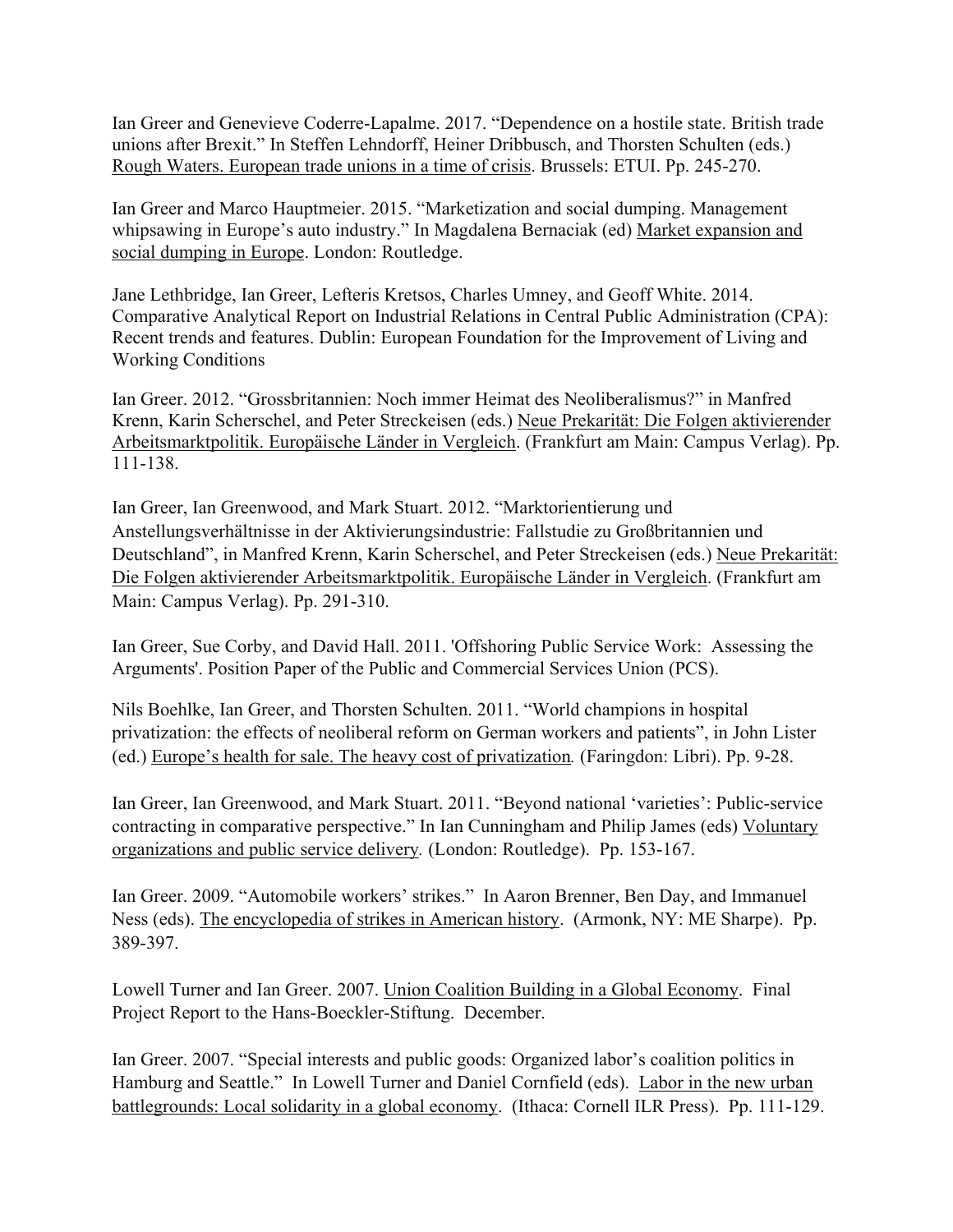Ian Greer, Barbara Byrd, and Lou Jean Fleron. 2007. "Two paths to the high road: Urban organization building Seattle and Buffalo." In Lowell Turner and Daniel Cornfield (eds.) Labor in the new urban battlegrounds: Local solidarity in a global economy. (Ithaca: Cornell ILR Press). Pp.193-210.

Michael Fichter and Ian Greer. 2004. "Analysing social partnership: A tool of union revitalization?" In Carola Frege and John Kelly (eds). Varieties of Unionism. (Oxford: Oxford UP). Pp. 71-92.

### TEACHING AND OUTREACH

Courses taught:

 $\,$ ILRID 4635/6635, PADM 5848, LAW 6635. The fight against unemployment. (Previously ILRHR4635/6635). Engaged learning course. Spring 2018/19/20, Fall 21. Cornell. ILRIC 2350 Work, Labor and Capital in the Global Economy. Fall 2019/Spring 2020. Cornell. ILRIC 5010 Union campaigns and labor solidarity. Spring 2019. Cornell. ILRIC 2380 Crises of Capitalism in Europe. Writing Seminar. Spring 2019. Cornell. ILRIC7370 Political Economy of Solidarity. PhD seminar. Spring 2018/20. Cornell. ILRIC4340 Labor and the Crises of Capitalism in Europe. Spring 2017. Cornell. RESE1058 Foundations of Scholarship. Spring and Autumn 2012. Greenwich.

Presentations:

 February 2022: Hochschul der Bundesagentur fuer Arbeit, Schwerin. February, 2022: Ver.di Berlin Working Group Unemployment, Berlin. February 3, 2022: Free University Berlin PhD workshop, Berlin. January 31, 2022: BASTA Berlin Unemployed Workers Group, Berlin. January 27, 2022: Free University Berlin Lecture on Just Transition and E-Mobility, Berlin. November 2, 2021: Tompkins Workforce New York, Ithaca.

September 23, 2021: IG Metall Berlin Working Group Unemployment, Berlin.

June 17, 2021: Partnership for the Public Good, Buffalo (online).

April 22, 2021: Tompkins County Living Wage Working Group, Ithaca (online).

January 26, 2021: Workforce Development Board, Ithaca (online).

April-November 2020: Co-organized 11 webinars, 18<sup>th</sup> Transatlantic Social Dialogue (online).

February 21, 2020: Tompkins County Living Wage Working Group, Ithaca.

December 2, 2019: Ceredigion People's Assembly, Aberystwyth (online).

June 14, 2019: ILO, Decent Work Conference, Geneva.

June 2019: Transatlantic Social Dialogue, Brussels.

December 11, 2018: International Forum on Transforming Cities for Decent Work. Seoul.

June 2018: SASE Early Career Workshop, Kyoto.

May 2018: Transatlantic Social Dialogue, Berlin.

August 25, 2017: Summer Schoool on Politics and Climate Protection, Hungary (online).

August 15, 2017: UAW Local 775, Tonawanda.

September 10, 2015: Workshop on social work and welfare reform, Ljubljana.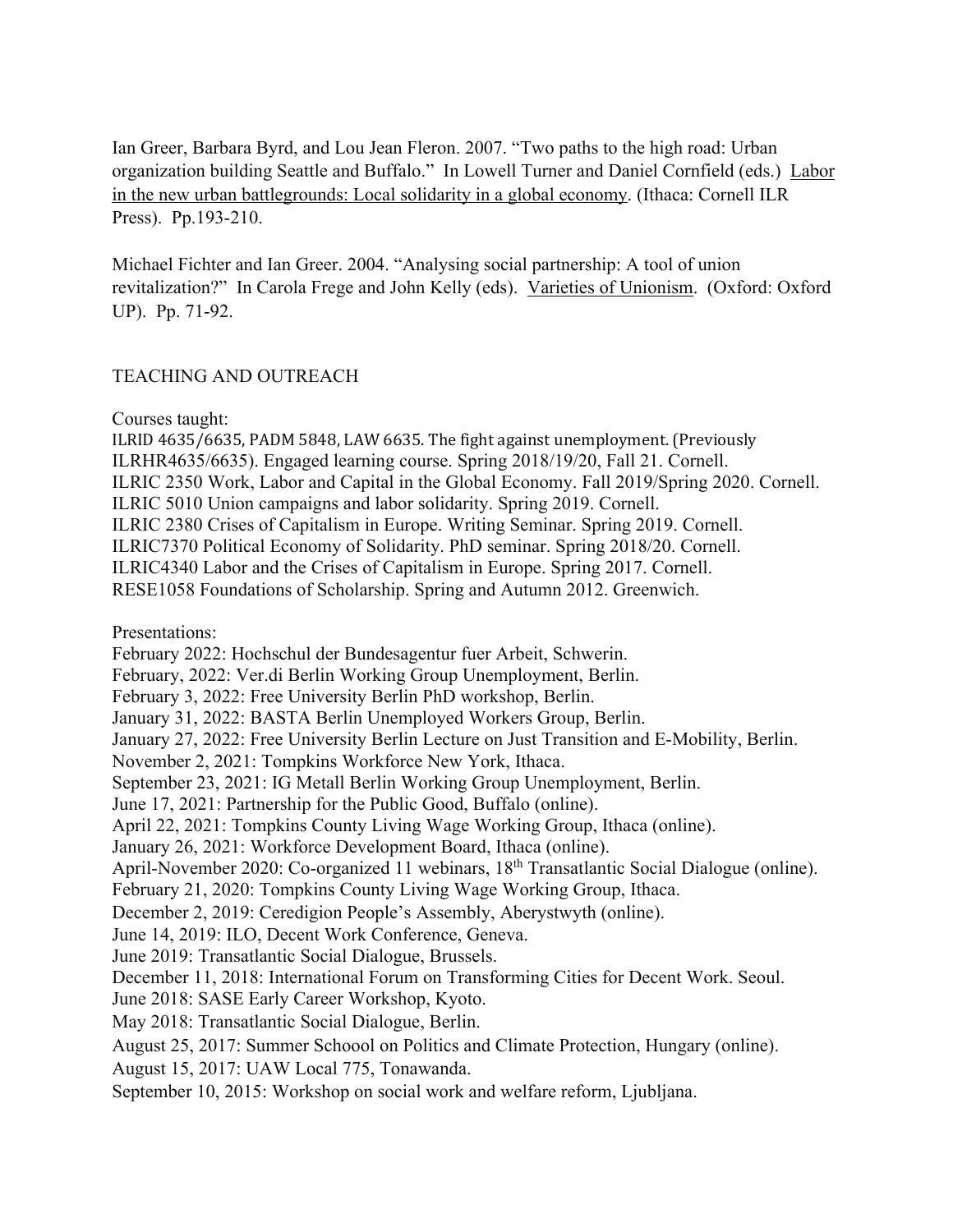April 25, 2013: First Viennese International Unemployment Conference, Vienna. November 13, 2008. Project ZAUBER, Osnabrück. 2005: Transatlantic Social Dialogue, Berlin. August 23, 2016: Summer school on sustainability, Budapest (online). June 19, 2013: Workshop on fighting austerity, Athens (broadcast on Greek national television). March 3, 2013: Roundtable discussion with the PCS union and Boycott Workfare, Oxford. August 28, 2009. Unions New South Wales, Sydney. June 17, 2009: Port talk, Goodenough College, London. December 7, 2007. Construction Labour Studies group, London. 2003: Transatlantic Social Dialogue, Ithaca.

PhD student supervision:

Richard Meredith (current), Greenwich

Jennie Auffenberg (completed 2019), now at the Chamber of Labor in Bremen Genevieve Coderre-Lapalme (completed 2019), now Lecturer at University of Birmingham Lisa Schulte (completed 2017), now Lecturer at Middlesex University Charles Umney (completed 2012), now Associate Professor at Leeds University Jamie McCallum (completed 2011), now Associate Professor at Middlebury College

Ithaca Co-Lab project supervisees:

Undergrad: Max Fink (2019), Victor Rieman (2019), Andrew Koehler (2018-19), Hayli Bazan (2018-19), Olivia St Amand (2019), Eric Lewis (2020-21), Alexandra Bixler (2021), Rachel Hidek (2021). Hannah Ritter (2020-22), Althea Brennan (2020-22). MILR: Dawn Cornell (2020), Maru Rodriguez (2020-21).

Media:

Quoted in the *Ithaca Times, the Ithaca Voice, the Counter, BusinessWeek,* and *the New Statesman*; coauthored an op-ed in the daily paper *Neues Deutschland*. Guest on ERT on national television in Greece; WOLB 1010 AM (Baltimore) 'Lunch with Labor'; tbs eFM (Seoul - twice) 'This Morning with Alex Jensen'; WRFI 90.1 FM 'Ithaca DSA Presents' and 'the Inquiring Socialist'; WCNY 91.3 (Syracuse) 'Capitol Pressroom'; WRFI 'Covid-19 Town Hall Meeting'; ARD German Public Radio.

## ACADEMIC HONORS AND GRANTS

I have won the following competitive grants:

 DAAD Research Stay at FU-Berlin (€7k), 2021 Engaged Cornell Opportunity Grant (US \$5k) with Kelly McGovern, 2021 Faculty Fellow in Engaged Learning, Cornell, 2020-21 Buffalo Commons Public Research Fellowship (US \$10k), PPG, 2020-21. Engaged Cornell Curriculum Grant (US \$40k) with Kelly McGovern and Kim Morrell, 2019-20, 2020-21 Engaged Cornell Opportunity Grant (US \$5k) with Chris Kai-Jones, 2019-20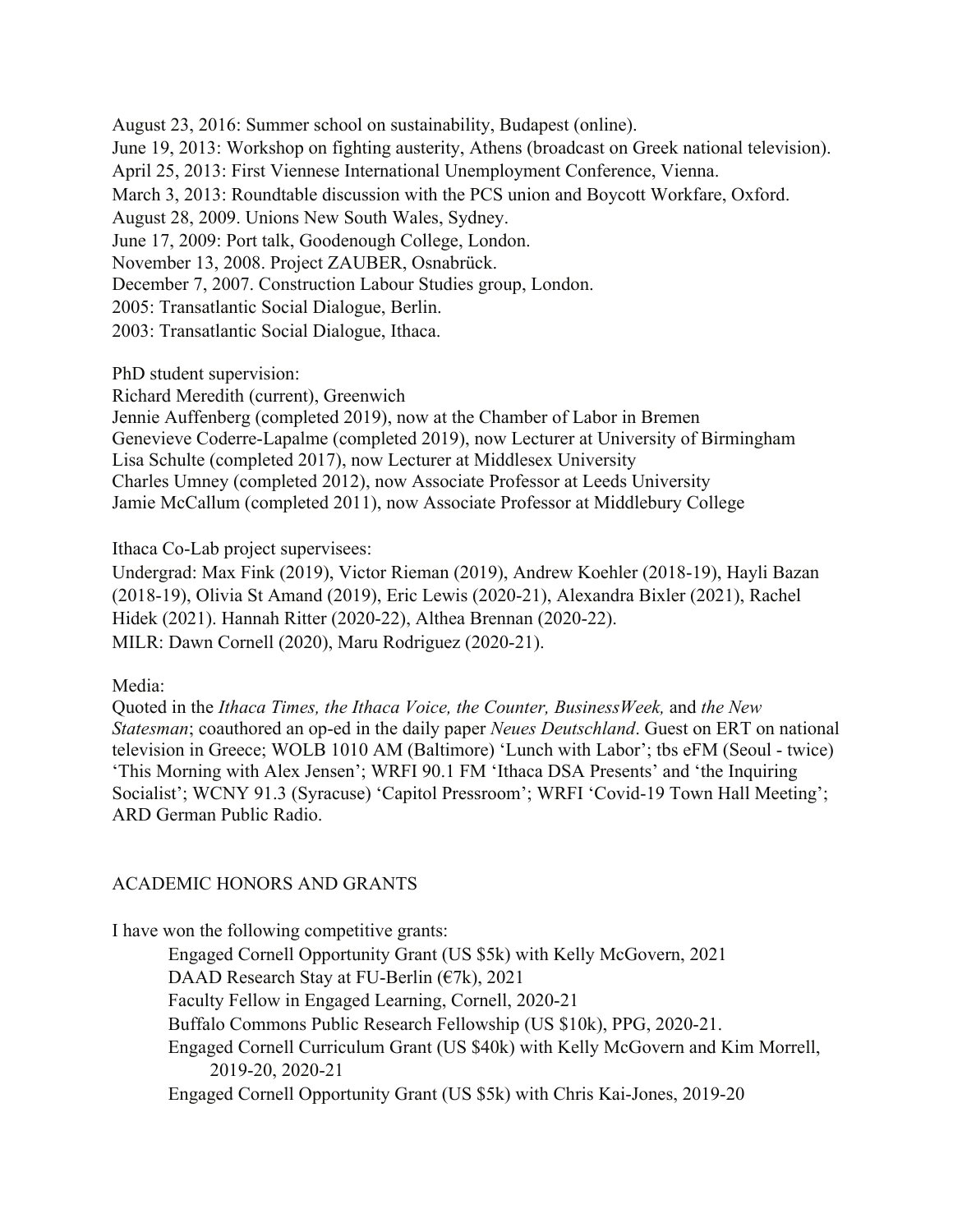Engaged Cornell Planning Grant (US \$10k) with Michaela Azemi, 2018-19

Hans Böckler Foundation small grant ( $\epsilon$ 10k) with Charles Umney 2017-18

European Research Council Starting Grant (€1.15m), sole PI 2013-16

- Hans Böckler Foundation research grant ( $\epsilon$ 290k) with Matthias Knuth, Flemming Larsen, and Graham Symon 2013-14
- EUROFOUND commissioned report  $(625k)$  with Jane Lethbridge, Charles Umney, and Lefteris Kretsos 2012-13
- University of Greenwich Investment and Enterprise grant  $(E15k)$  with Graham Symon 2011-12
- Humboldt Foundation 'Experienced Scholars' fellowship  $(E25k)$ , based at the Free University Berlin, with Gregory Jackson 2011-13
- ESRC CASE PhD studentship award (£80k), based at Leeds University, with Mark Stuart 2010-13

World Universities Network grant (£5k) to visit the University of Sydney 2009 Hans-Böckler-Stiftung small grant (£10k) with Lowell Turner 2008-9

Leeds University Business School seedcorn grants (£5k) 2006-7, 2008-9, 2010-11

Einaudi Center and ILR International Program Summer Travel Grant, Germany 2005 DAAD Dissertation Fellowship, Germany 2003-2004

Max-Planck-Institute for the Study of Societies Research Fellowship, Cologne 2003-2004 Fulbright Scholarship, Berlin 1998-1999

Excellence and Equal Cost Scholarship, Bard College 1994-1997

I was the 2010 John T. Dunlop Outstanding Scholar Award for international work on the employment relationship from the Labor and Employment Relations Association.

# INVITED SEMINAR PAPERS

- 2022: FU-Berlin, De Montfort University (Leicester), Kings College London
- 2021: Leeds, WZB (Berlin), China University of Labor Relations, Florence, Strathclyde, CRIMT/Magog
- 2020: China University of Labor Relations
- 2019: Catholic University Louvain, Cornell
- 2018: Korea Labor Institute (Sejong)
- 2017: LEST (Aix-en-Provence), WZB (Berlin), Greenwich
- 2016: Jyväskylä
- 2015: Warwick; DGB-Hattingen
- 2014: Kings College London; ISSST (Bourg-la-Reine); Greenwich; Aalborg
- 2013: Greenwich; FU-Berlin
- 2012: Greenwich; Royal Holloway University of London; FU-Berlin; DGB-Hattingen
- 2011: Basel; Keele; FU-Berlin
- 2010: LEST
- 2009: LSE; Birkbeck; Manchester; New South Wales; Sydney; Groningen; Kings College London
- 2008: FORBA (Vienna); Arbeiterkammer Oberösterreich (Linz); WZB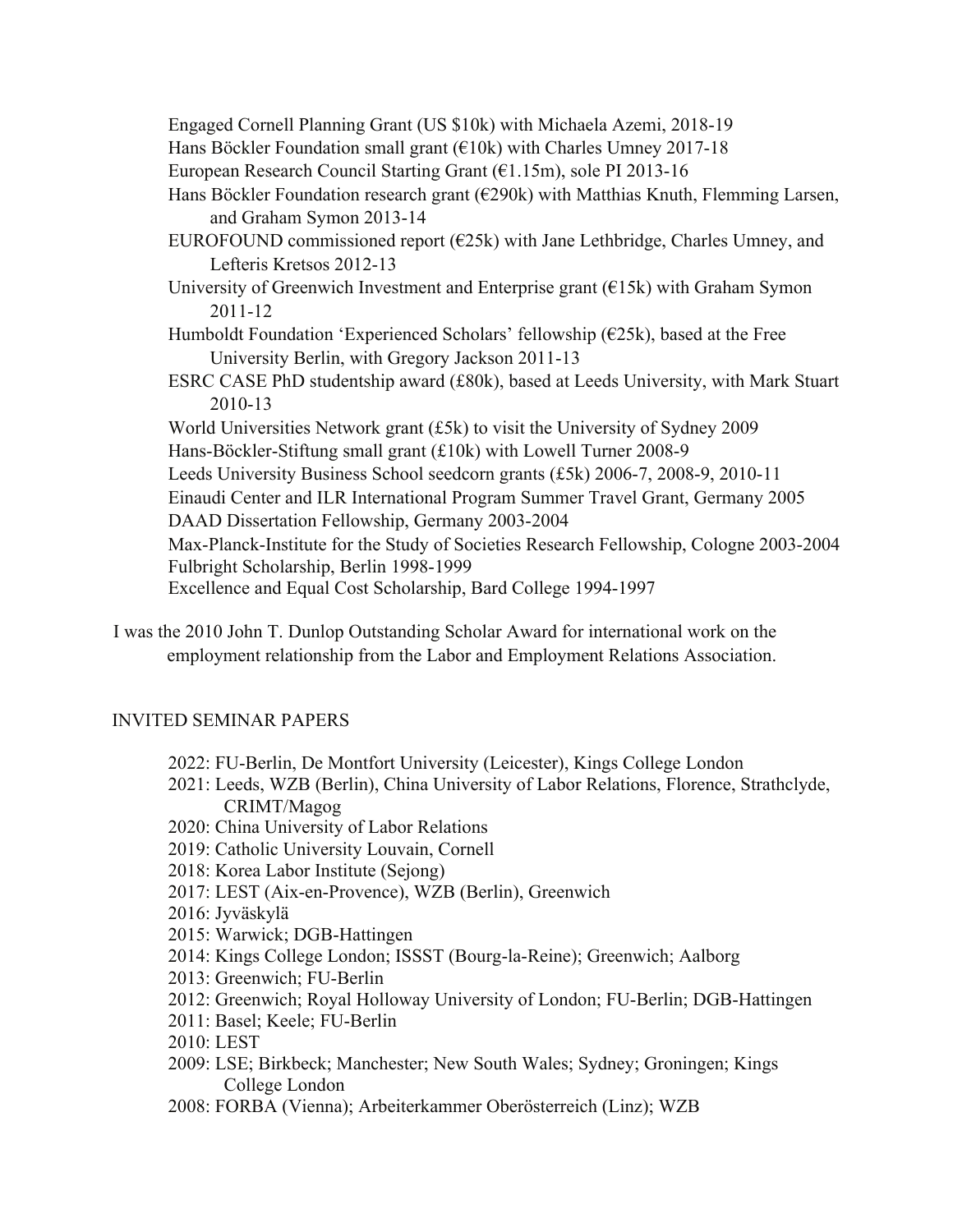2007: WSI (Düsseldorf); Jena; East London 2006: Leeds; Manchester; Cardiff; Westminster 2005: Cornell; Jena; TU-Chemnitz; MIT 2004: Cornell; MPIfG (Cologne); FIAB (Recklinghausen) 2003: Cornell; TU-Chemnitz

#### REVIEWING AND OTHER SERVICE

 *Transfer, Work Employment and Society, Work and Occupations,* and *Work Organisation,*  Ad hoc reviewer of articles for *Antipode, the British Journal of Industrial Relations*, *Capital & Class, Economic and Industrial Democracy, Empirica, Employee Relations, European Journal of Industrial Relations, Global Labour Journal, Human Relations, Human Resource Management Journal, Industrial & Labor Relations Review, Industrial Relations (Berkeley), Industrial Relations Journal, Industrielle Beziehungen, International Journal of Health Policy and Management, International Labor Review, International Review of Social History, Journal of Industrial Relations, Journal of European Public Policy, Journal of Human Resource Management, Journal of International and Comparative Social Policy, Journal of Labor and Society, Journal of Professions and Organization, Journal of Strategic Contracting and Negotiation, Labor Studies Journal, Organization Studies, Papers in Regional Science, Relations Industrielles / Industrial Relations, Social Science and Medicine, Socio-Economic Review*, *Labour and Globalisation*.

 Ad hoc reviewer of books for Polity, Routledge, Palgrave, Pluto, and Emerald Insight. Ad hoc reviewer of research funding bids for the Economic and Social Research Council, Hans Boeckler Foundation, Dutch Research Council, and Engaged Cornell. Annual reviewer and discussant for the Labor and Employment Relations Association 'Competitive Papers' series and annual reviewer of abstracts for the International Labour Process Conference.

Chair of LERA's James Scoville Best International Paper award committee since 2016.

Past book reviews editor for the *British Journal of Industrial Relations*, editor of the *CERIC Working Paper Series,* and member of the editorial advisory board of *Perspectives on Work*.

Member of the Advisory Committtee (Beirat) of a project funded by the Hans Boeckler Foundation, 'Interessenvertretung im Kulturbereich' (Interest Representation in Culture Industries), 2018-19. Member of the Scientific Advisory Committee (*Wissenschaftlicher Beirat*) of '*Vita Activa - Akademie für angewandte Arbeitslosigkeit'* (Academy for Applied Unemployment) in Vienna.

#### ACADEMIC PRESENTATIONS AND ORGANIZING ROLES

Ian Greer. 2021. A permanent fix for unemployment insurance in the USA? Keynote, Vienna.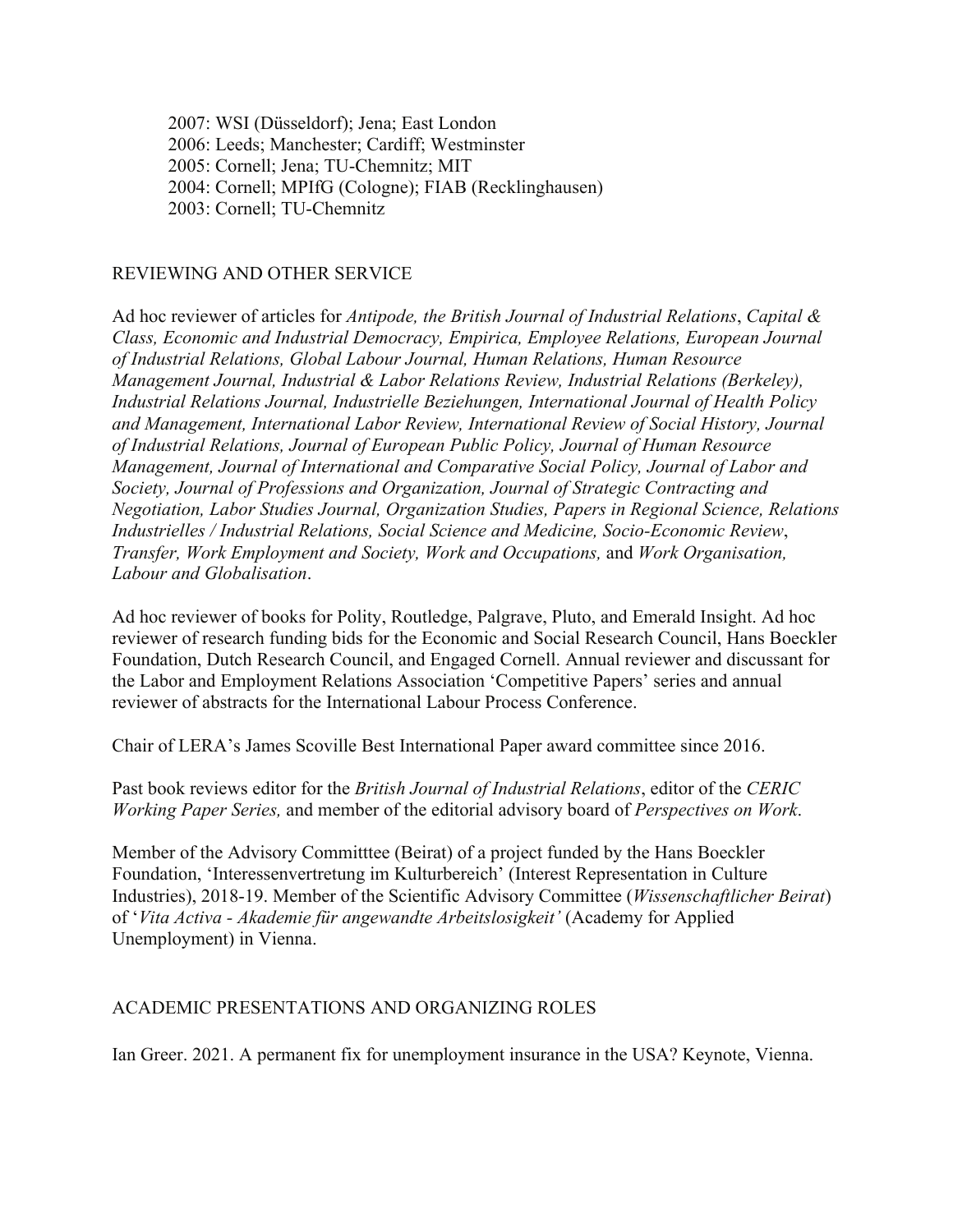Ian Greer and Sally Klingel. 2020. A living wage for Tompkins County? An action research project. Presentation at LERA online conference, 13-16 June. Workshop on Institutional Experimentation for Better Work. Magog, Quebec. 27 September 2019.

Ian Greer. 2020. Discussant role in session, Beyond Categorial Differences: Rethinking Standards of Employment, the Role of Contracts and Precariousness, organized by Xavier Dumay, Caroline Bertron, Cécile Mathou. Society for the Advancement of Socio-Economics online conference, 20 July.

Dario Azzellini, Ian Greer, and Charles Umney. 2019. Limits of the Platform Economy: Digitalization and Marketization in Live Music. LERA. Cleveland, 13-16 June.

Ian Greer, Luigi Burroni, Charles Umney, Genevieve Coderre-Lapalme, Myung-Joon Park. 2018. Social dialogue to combat social exclusion. Why has it largely failed? Session at the World Congress of the International Labor and Employment Relations Association, Seoul, 3-6 September.

Ian Greer, Genevieve Coderre-Lapalme, and Lisa Schulte. 2018. Solidarity Deep and Broad. Campaigns to Defend Health Services and Social Security in Britain. Presentation at LERA, Baltimore, 14-17 June.

Ian Greer and Mathieu Dupius. 2017. Insourcing in the North American auto industry. Causes and consequences. Presentation at CIRA, 30 May – 1 Juni, Toronto and SASE, 30 June-1 July, Lyon.

 Ian Greer, Karen Breidahl, Flemming Larsen, and Matthias Knuth. 2016. The marketization of employment services and dilemmas of Europe's work-first welfare state. Presentation of the book at the Rapse conference, 7-9 December, Växjö.

Ian Greer. 2016. The labor market effects of Brexit – a comparative approach. Presentation at the Work Employment and Society Conference roundtable on Brexit, 6-8 September, Leeds.

 conference, 6-8 September, Leeds. Ian Greer, Barbara Samaluk, and Charles Umney. 2016. Marketization and the crisis of work in health and social services. Co-organizer, special session at the Work Employment and Society

 Ian Greer. 2016. British trade unions after Brexit. Presentation at the International Working Party on Labour Market Segmentation, 6-8 July, Barcelona.

Ian Greer, Charles Umney, and Barbara Samaluk. 2016. Better strategies for herding cats? The collective action of freelance musicians in London, Paris, and Ljubljana. Presentation at the workshop Rebuilding Solidarity. 17 June. Ithaca.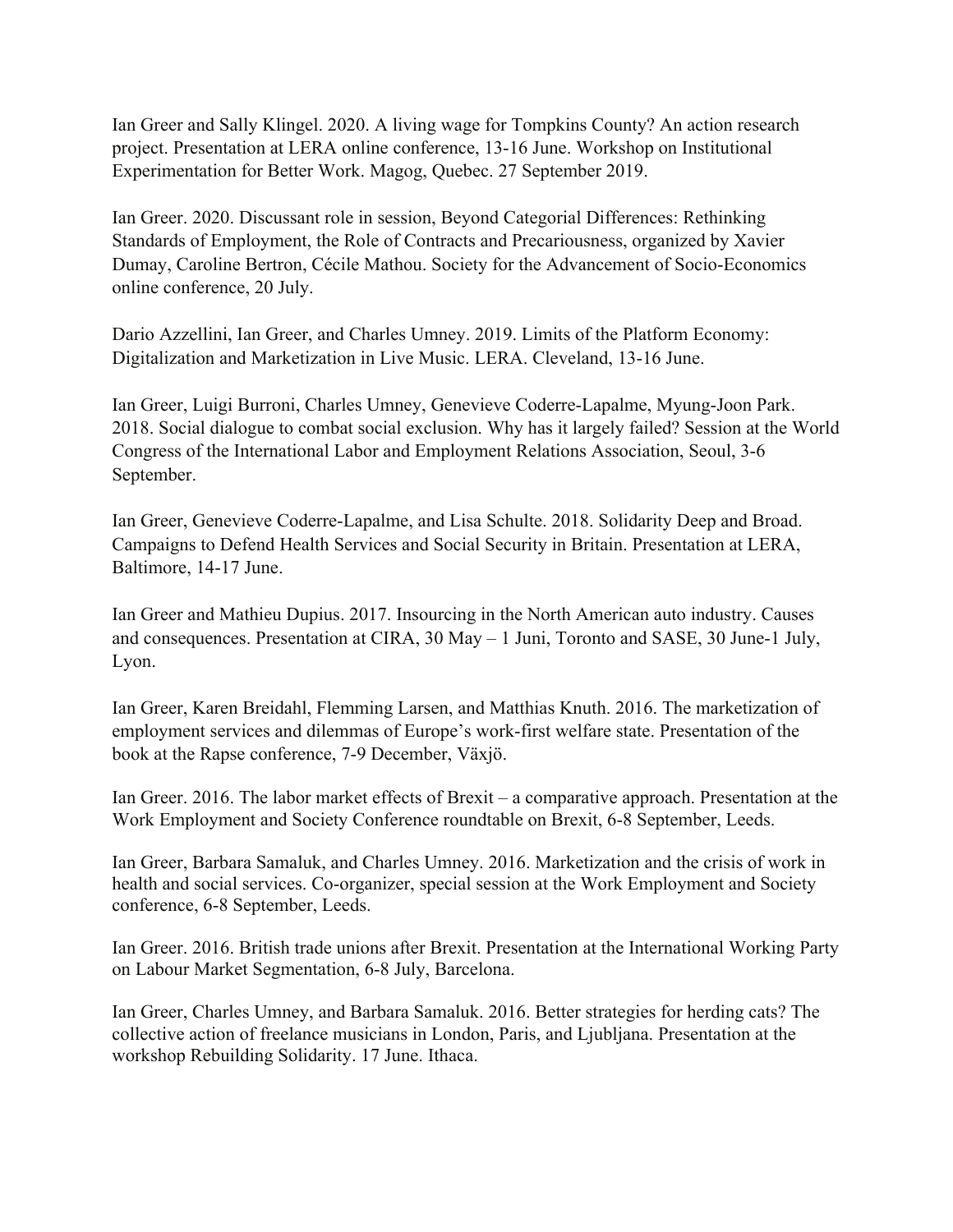Ian Greer. 2016. Marketization and neoliberal restructuring in Europe. Organizer of workshop for the TEMS project. 16 June. Ithaca.

Jennie Auffenberg, Genevieve Coderre- Lapalme, and Ian Greer. 2016. Success and failure in union anti-privatization campaigns: An Anglo-German comparison. Presentation at LERA, 26- 29 May, Minneapolis; and WES, 6-8 September.

Barbara Samaluk, Ian Greer, Nathan Lillie (co-organizers). 2015. Citizenship in Europe - from social to market values? Session at the Council for European Studies. 8-10 July. Paris.

Charles Umney, Ian Greer, Ozlem Onaran, and Graham Symon. 2015. Twin Follies of Wage Restraint and Coercive Active Labour Market Policy. SASE 4-6 July. London; CES. 8-10 July. Paris.

Ian Greer, Karen Breidahl, Johannes Kirsch, Matthias Knuth, Flemming Larsen, Lisa Schulte, Graham Symon. 2015. Control versus capacity: The dilemma of marketization in employment services. Presentation at the Society for the Advancement of Socio-Economics, 4-6 July, London; and 7-9 December 2016, Växjö.

Ian Greer and Lisa Schulte (co-organizers). 2015. Marketization and neoliberal restructuring in Europe. Workshop. 1 July, Greenwich.

Barbara Samaluk, Patrick McGurk, Paul Letreille, and Ian Greer (co-organizers). 2015. International employment relations association Europe Section. 30 January. Greenwich.

Ian Greer and Nathan Lillie (co-organizers). 2014. Marketization and neoliberal restructuring in Europe. Workshop. 22-24 September, Konnevesi, Finland.

Ian Greer and Graham Symon (co-organizers). 2014. The marketization of employment services in the UK. Workshop. 19 June. Greenwich.

Ian Greer, Lisa Schulte and Graham Symon. 2013. 'A moral crusade? The wider implications of welfare-to-work under the Coalition.' *Workshop on the UK Coalition Government and Employment Relations*, University of Portsmouth, 16 December; *International Labour Process Conference*, London, 9-11 April 2014.

Ian Greer, Katia Iankova Graham Symon, Lisa Schulte. 2013. 'Marketization and misbehavior in welfare-to-work services. Evidence from Germany, the UK, and France.' *Canadian Industrial Relations Association*, Toronto, 31 March-2 June; *Labor and Employment Relations Association*, St Louis, 2-5 June; *Workshop on 'Politics of Markets'*, University of Westminster, London, 13 June; *International Industrial Relations Association*, Amsterdam, 20-22 June; *International Labour Process Conference*, Athens, 12-14 April 2014. Presented as a plenary at the International Working Party on Labour Market Segmentation, Athens, 22-24 June 2014.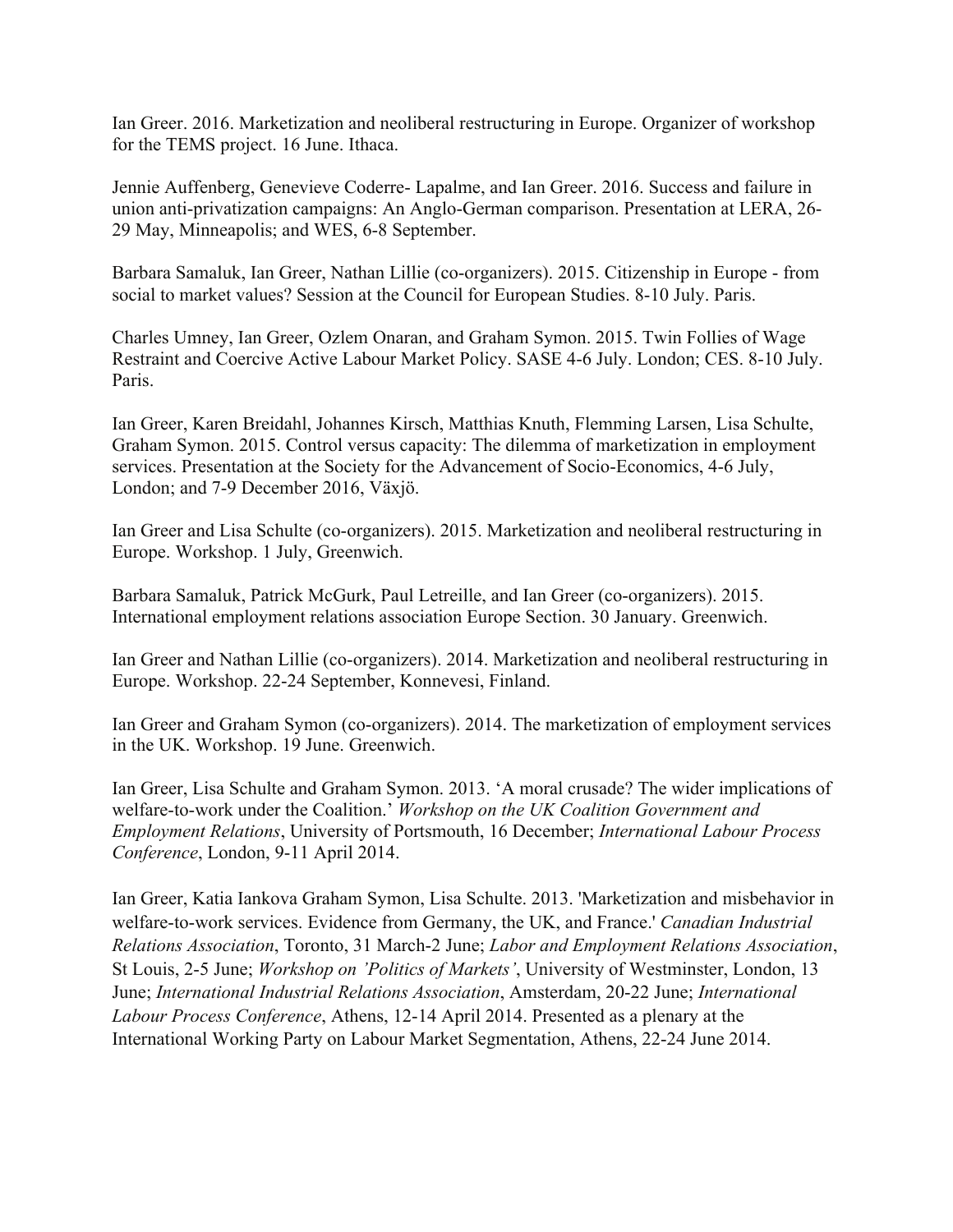Ian Greer and Marco Hauptmeier. 2013. 'Simulated markets and industrial relations in Europe's multinational firms', *Workshop organized by the European Trade Union Institute on 'Social Dumping in Europe'*, Amsterdam, 19 June.

Ian Greer and Graham Symon. 2012. 'Comparing workfare regimes: Similarities, differences, and exceptions,' *Industrial Relations in Europe Conference*, 5-7 September, Lisbon; *Labor and Employment Relations Association*, St Louis 2-5 June 2013.

Ian Greer, Lefteris Kretsos, Patrick McGurk, Graham Symon, Maria Papanikou, Charles Umney, Wim Vanderkerckhove, Ulke Veersma. (co-organizers). 2012. 'Transnational Employment Relations and the Search for Alternatives'. Workshop. 31 May-1 June, Greenwich.

Ian Greer, Mark Stuart, and Ian Greenwood. 2012. 'The system versus the street: Contracting and employment in the international welfare-to-work industry'. *Labor and Employment Research Association* ('Best Papers' competition), 5-8 January, Chicago.

Ian Greer. 2011. "Jobs and Joblessness in the Crisis: A research agenda,' *International Labour Process Conference*, 5-7 April, Leeds.

Klaus Dörre, Ian Greer, Matthias Knuth, and Paul Stewart. (co-organizers.) 2011. "Jobs and Joblessness in the Crisis," special stream at the *International Labour Process Conference*, 5-7 April, Leeds.

Ian Greer, Zinovijus Ciupijus, and Nathan Lillie. 2010. "Organizing mobile workers in the enlarged EU: A case study of the European Migrant Workers Union," Workshop on "The impact of migrant workers on the functioning of labour markets and industrial relations", 5 November, Bournemouth; Workshop on ""Negotiating capitalism in Central and Eastern Europe?" 4-5 May 2011, Wrocław; Workshop on "Immigrant workers, unions, and the crisis of capitalism", 3-4 November 2011, Frankfurt.

Ian Greer and Virginia Doellgast. 2010. "Marketization and Institutional Change: From an idea to its social effects," *Work, Employment, and Society Conference*, 7-9 September, Brighton; *Workshop* "*Ideas at Work"*, 13-14 September, Cardiff; *Society for the Advancement of Socio-Economics Conference*, 23-25 September 2011, Madrid.

Ian Greer. 2010. "Work and welfare in the UK: Still the home of neoliberalism?" *"Precarious work and labor market policy in five countries,"* 12 April, FSU-Jena; 6-7 September, Vienna (FORBA).

Ian Greer and Matthias Knuth. 2010. "Governance, Employment, and the Quality of Public Services: Specifying the linkages," *ESPANet*, 2-4 September, Budapest.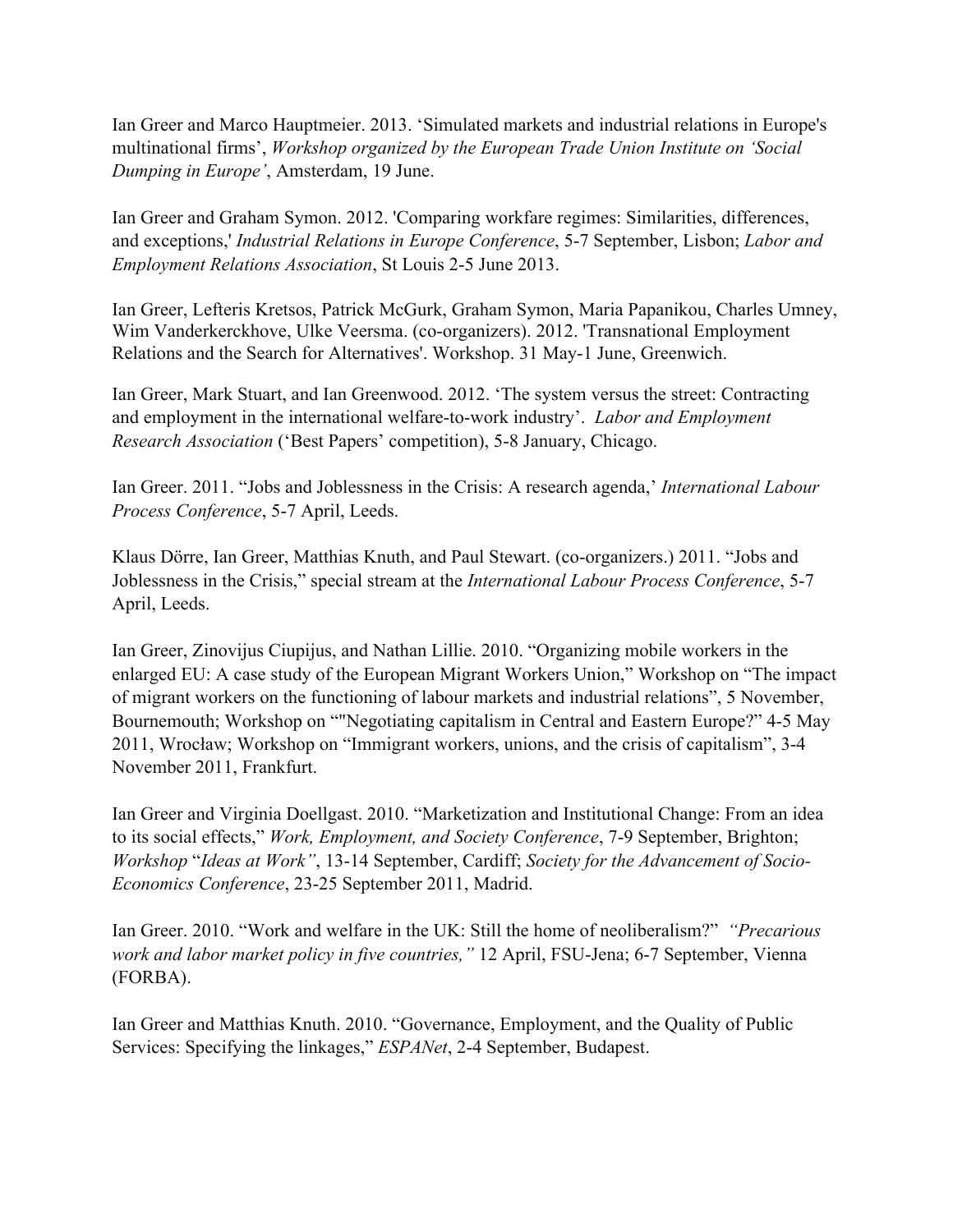*employment: The challenges of the current economic crisis.* Sponsored by the World Mark Stuart and Ian Greer. (co-organizers). 2009. *Restructuring, redundancy and sustainable*  Universities Network. 6-7 November, Leeds, and 1-2 July 2010, Milan.

Ian Greer and Lowell Turner. 2009. "Why do local unions build coalitions? Evidence from the US and Germany," *International Industrial Relations Association*, 24-27 August, Sydney.

Ian Greer and Marco Hauptmeier. 2008. "Identity Work: the construction of labour transnationalism at General Motors Europe." *British Universities Industrial Relations Association*, Bristol, 26-28 June, *Workshop on Transnational Solidarity*, Nottingham, 6-7 November, and International Industrial Relations Association, Sydney, 24-27 August.

Nils Böhlke, Ian Greer, and Thorsten Schulten. 2009. "World champions in privatizing hospitals," *Condition Critical: Health Care Marketizing Reforms, and the Media*, 17-20 June, Coventry.

Ian Greer, Mark Stuart, and Ian Greenwood. 2008. "Employment relations in the workfare industry: An Anglo-German comparison." *Workshop on "Employment relations in the voluntary sector,"* 29 April, Glasgow (Strathclyde University); *"Transformations of welfare-to-work,"* 12 September, Leeds; and Labor and Employment Relations Association, 2-5 January, San Francisco.

Ian Greer, Mark Stuart, and Ian Greenwood. 2008. "Community unionism as a revitalization strategy? A British case of innovation." *American Sociological Association,* Boston, 1-4 August.

Nils Böhlke, Ian Greer, and Thorsten Schulten. 2008. *"Deutsche Gründlichkeit*: market making and industrial relations in German hospitals." *Industrial Relations in Europe Conference,* London, 23-25 June and *"Die nächste grosse Transformation?"*, 4-5 September, Cologne.

Ian Greer, Mark Stuart, Ian Greenwood. 2007. "Community unionism and the neoliberal state in British steel regions." *International Industrial Relations Research Association,* 3-6 September, Manchester, and *Labor and Employment Relations Association*, 4-7 January, Chicago.

Ian Greer. 2007. "Labor relations in the information economy: the German automotive sector as a test case." "*The High-Performance Workplace: Myth and Reality,"* 26 March, Stirling, and *Knowledge, Management and Economy Congress,* 3-5 November 2006, Kocaeli, Turkey.

Ian Greer and Marco Hauptmeier. 2007. "Political entrepreneurs and co-managers: Labour transnationalism at four multinational auto companies." *Labor and Employment Relations Association*, 4-7 January, Chicago.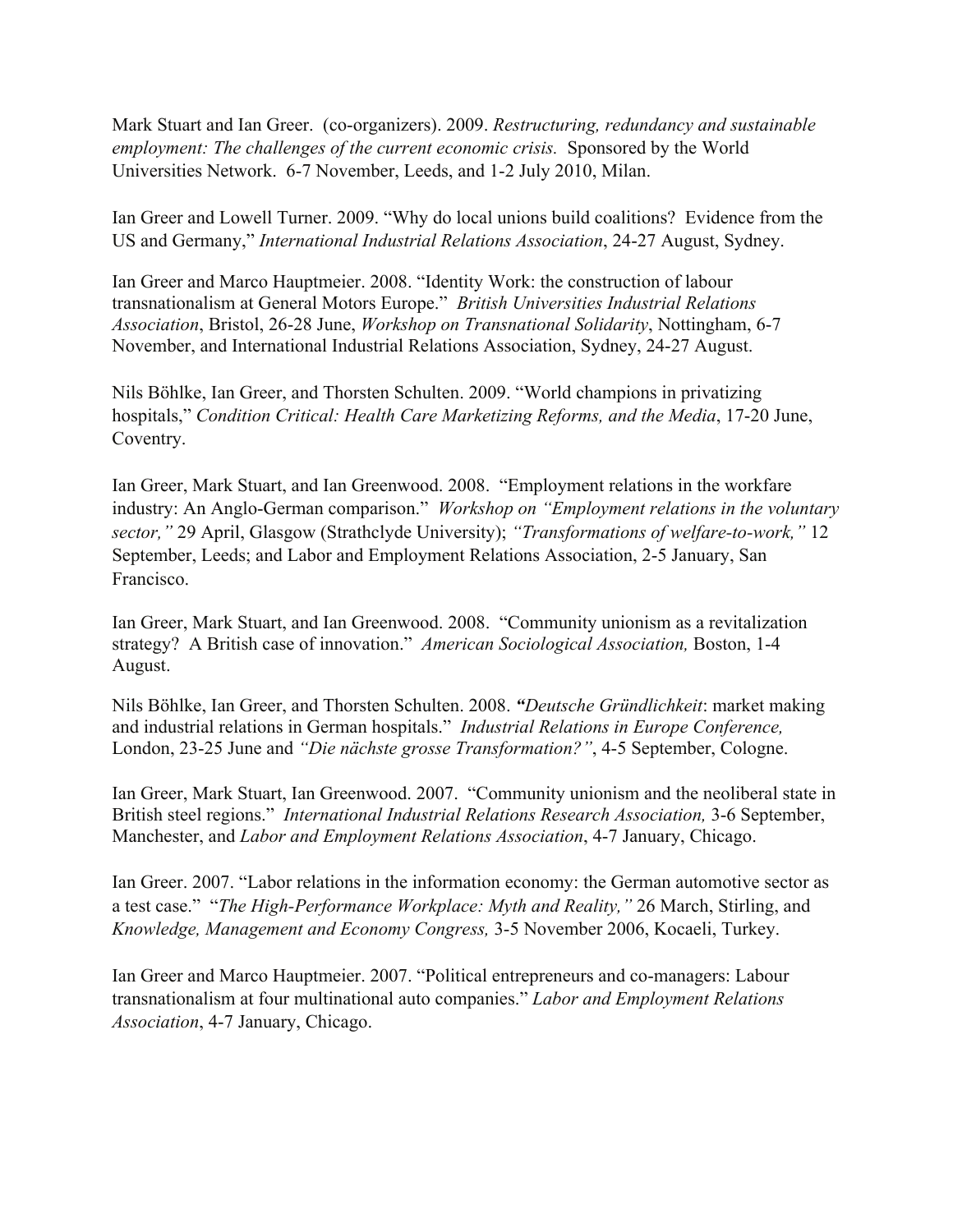Ian Greer. 2006. "Social movement unionism and the breakdown of neo-corporatist industrial relations: the case of Hamburg's hospitals**."** *EGOS Colloquium "The Organizing Society,"* 6 ¨C 8 July, Bergen, Norway.

Ian Greer. 2006. "Inside Germany's disintegrating core: the auto industry and comparative industrial relations, revisited." *International Labour Process Conference,* 10-12 April, London; *Society for the Advancement of Socio-Economics,* 30 June ¨C 2 July, Trier, Germany.

Nathan Lillie and Ian Greer. 2006. "Industrial relations, migration and neoliberal politics: the case of the European construction sector." *Workshop on "The Political Economy of Immigration and Migrant Labour",* 10-11 March, London (LSE); *"The Unprotected Migrant: Mobility, Social Policy and Labour Rights in Europe,"* 16-17 May, Tampere.

Virginia Doellgast and Ian Greer. 2005. "Vertical disintegration and the disorganization of German industrial relations." *Society for the Advancement of Socioeconomics,* 1-2 July, Budapest.

 High-road Infrastructure." *Union of Allied Labor Educators,* 30 March - 1 April, Philadelphia. Ian Greer and Lou Jean Fleron. 2005. "Labor and Urban Crisis in Buffalo, New York: Building a

Mark Anner, Ian Greer, Marco Hauptmeier, Nathan Lillie, and Nik Winchester. 2005. "The Industrial Determinants of Transnational Solidarity: Global Inter-Union Politics in Three Sectors." *Labor and Employment Research Association, 5-7* January, Philadelphia.

Ian Greer. 2004. "Labor, Employer, Territory: How Job Retention Matters for Union Vitality in Hamburg and Seattle." *Workshop "Strategies for Urban Labor Revitalization,"* 1-2 October, Ithaca.

 Ian Greer and Marco Hauptmeier. 2004. "Labor in German Cities: National Institutions and Local Coalitions." *Conference of Europeanists,* 11-13 March, Chicago.

Ian Greer. 2003. "Twists and Turns of the High Road." *Industrial Relations Research Association*, 2-5 January, Washington DC.

Michael Fichter and Ian Greer. 2002. "Social Partnership, Institution Building, and the Revival of Labor Movements: A Comparative Analysis." *Workshop on "Strategies for Labor Movement Renewal in the Global North",* 18-20 September, London.

## OTHER PUBLICATIONS AND TRANSLATIONS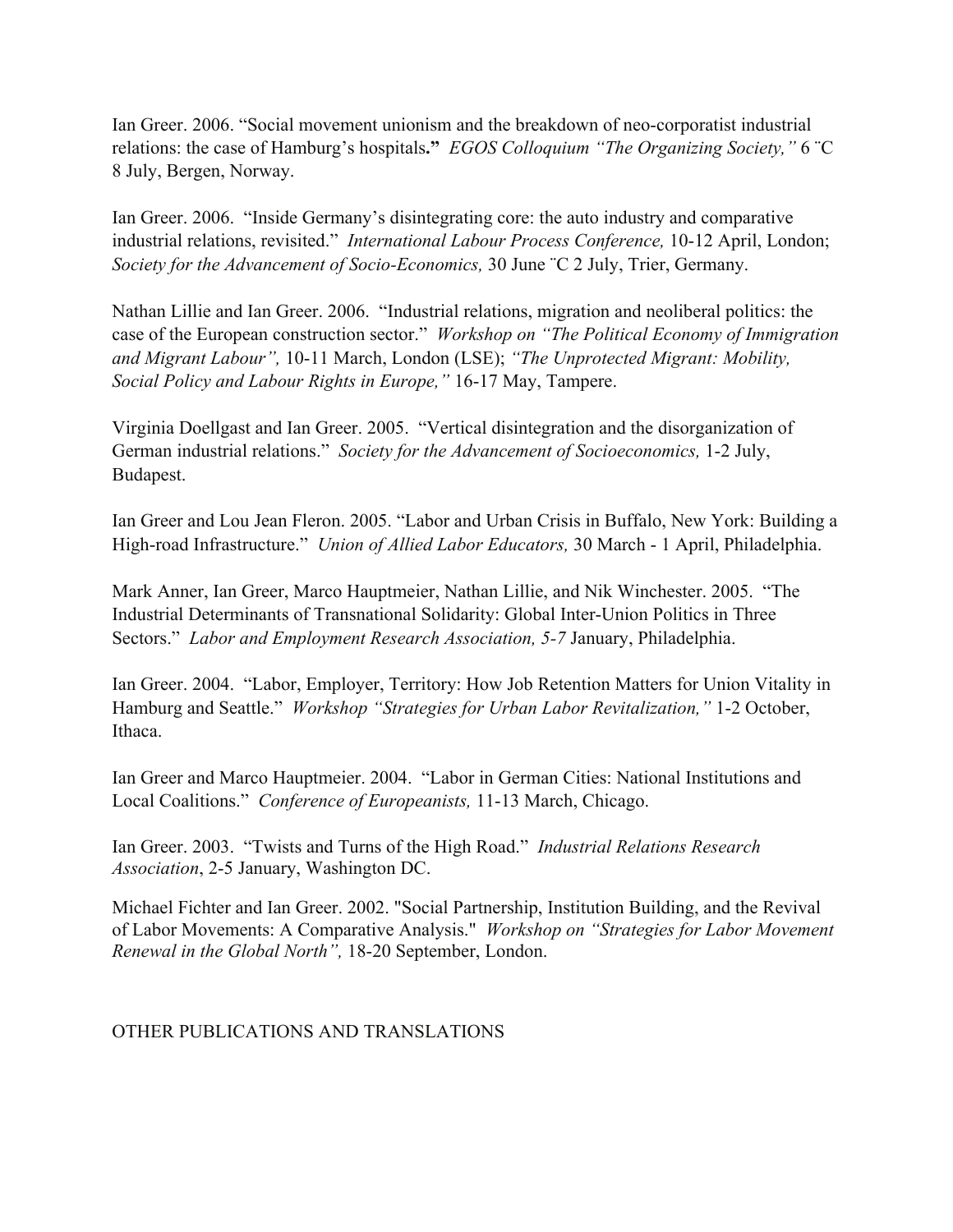Dario Azzellini, Ian Greer, and Charles Umney. 2019. Limits of the platform economy: digitalization and marketization in live music. Working paper. Duesseldorf: Hans Boeckler Foundation.

Ian Greer. 2018. 영국 고용서비스의 시장화. *International Labor Brief*. 16:12, 9-20.

Ian Greer and Graham Symon. 2014. Comparing workfare regimes. Similarities, differences, and exceptions. University of Greenwich Business School Working Paper WERU6.

Ian Greer. 2013. Book review symposium: Scott Lash and John Urry The End of Organised Capitalism. Work Employment and Society. 27:3.

Ian Greer and Virginia Doellgast. 2013. Marketization, inequality, and institutional change. University of Greenwich Business School Working Paper WERU5.

Ian Greer, Zyama Ciupijus, and Nathan Lillie. 2011. Organizing Mobile Workers in the Enlarged EU: A Case Study of the European Migrant Workers Union. CERIC Working Paper 13.

Ian Greer, Mark Stuart, and Ian Greenwood. 2011. "The system versus the street: Employment and contracting in the international welfare-to-work sector." CERIC Working Paper 12. April.

Mark Stuart and Ian Greer. 2010. 'Restructuring and Adjustment in Europe: An Overview'. Perspectives on Work. 14: 1-2.

Nils Böhlke, Ian Greer, and Thorsten Schulten. 2010. 'Deutsche Gründlichkeit: Liberalization and Local Industrial Relations in German Hospitals.' CERIC Working Paper 9. February.

Ian Greer. 2010. Review of What's the Point of Industrial Relations? by Ralph Darlington. British Journal of Industrial Relations.

Ian Greer. 2010. Review of Trade Unions in a Neoliberal World by Gary Daniels and John McIlroy. Labor History.

Ian Greer. 2010. Review of The Politics of Unemployment in Europe by Marco Giugni. British Journal of Industrial Relations. 48:2.

Ian Greer. 2009. "Klöster oder Mobilmachung? Seattle und die Bewegungsfrage." LuXemburg, November. Pp. 17-19.

Ian Greer and Marco Hauptmeier. 2009. 'Between local interests and international solidarity: Negotiating restructuring at General Motors Europe.' CERIC Working Paper 7. October.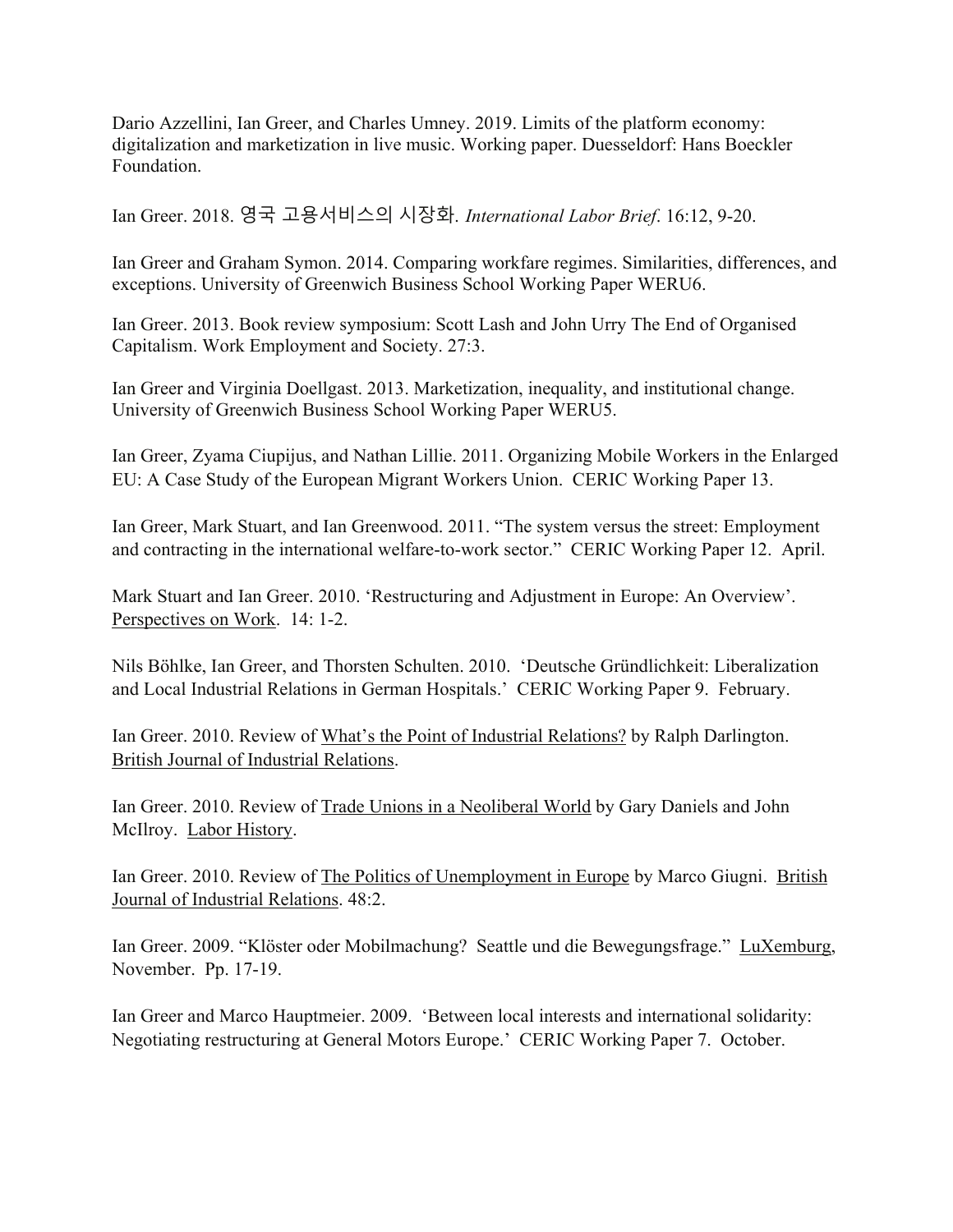Ian Greer and Lowell Turner. 2009. Union Coalition Building in a Global Economy: A Survey of German Civil Society. Final Project Report to the Hans-Böckler-Stiftung. September.

Ian Greer. 2009. Review of Global Unions by Kate Branfenbrenner. Industrial and Labor Relations Review. 62:2.

Ian Greer. 2008. Review of Workforce development networks in rural areas by Gary Paul Green. Work, Employment and Society. 22:3.

Ian Greer. 2008. Review of America works: Critical reflections on the American labor market by Richard Freeman. British Journal of Industrial Relations. 46:1.

(Behrens, Martin.) 2007. "The role of management in the restructuring of the German workplace." Translated from German to English, May.

(Seifert, Hartmut.) 2007. "Working time in Germany: Developments and conflicts." Translated from German to English, May.

Hae-Lin Choi and Ian Greer. 2007. "Frischer Wind der Veränderung? Das offensive Organisierungsmodell macht weltweit Schule." Neues Deutschland. 6 August.

Ian Greer. 2007. Review of Union recognition: Organizing and Outcomes edited by Gregor Gall. Industrial and Labor Relations Review. 60:1.

Ian Greer. 2007. "British unions and migration: An international comparative view." CLR News. Issue 4. Pp. 33-35.

(Behrens, Martin.) 2006. "Conflict, arbitration and dispute resolution in the German workplace." International Journal of Dispute Resolution. Translated from German to English, October.

Ian Greer. 2006. Review of The Future of Worker Representation edited by Geraldine Healy, Edmund Heery and William Brown. British Journal of Industrial Relations. 44:2.

Ian Greer. 2005. "Transatlantic Social Dialog, HBS, Cornell, ETUI-REHS, FES, Third Annual Meetings, 20-21 May 2005 in Berlin, Hosted by IG Metall." Transfer. 11:3. Pp. 479.

Ian Greer. 2005. Review of Action Research in Workplace Innovation and Regional Development edited by Werner Fricke and Peter Totterdill. Industrial and Labor Relations Review. 58:4.

Ian Greer and Lou Jean Fleron. 2005. "Labor and Urban Crisis in Buffalo New York: Building a High-Road Social Infrastructure." Report to the AFL-CIO Central Labor Council Task Force.